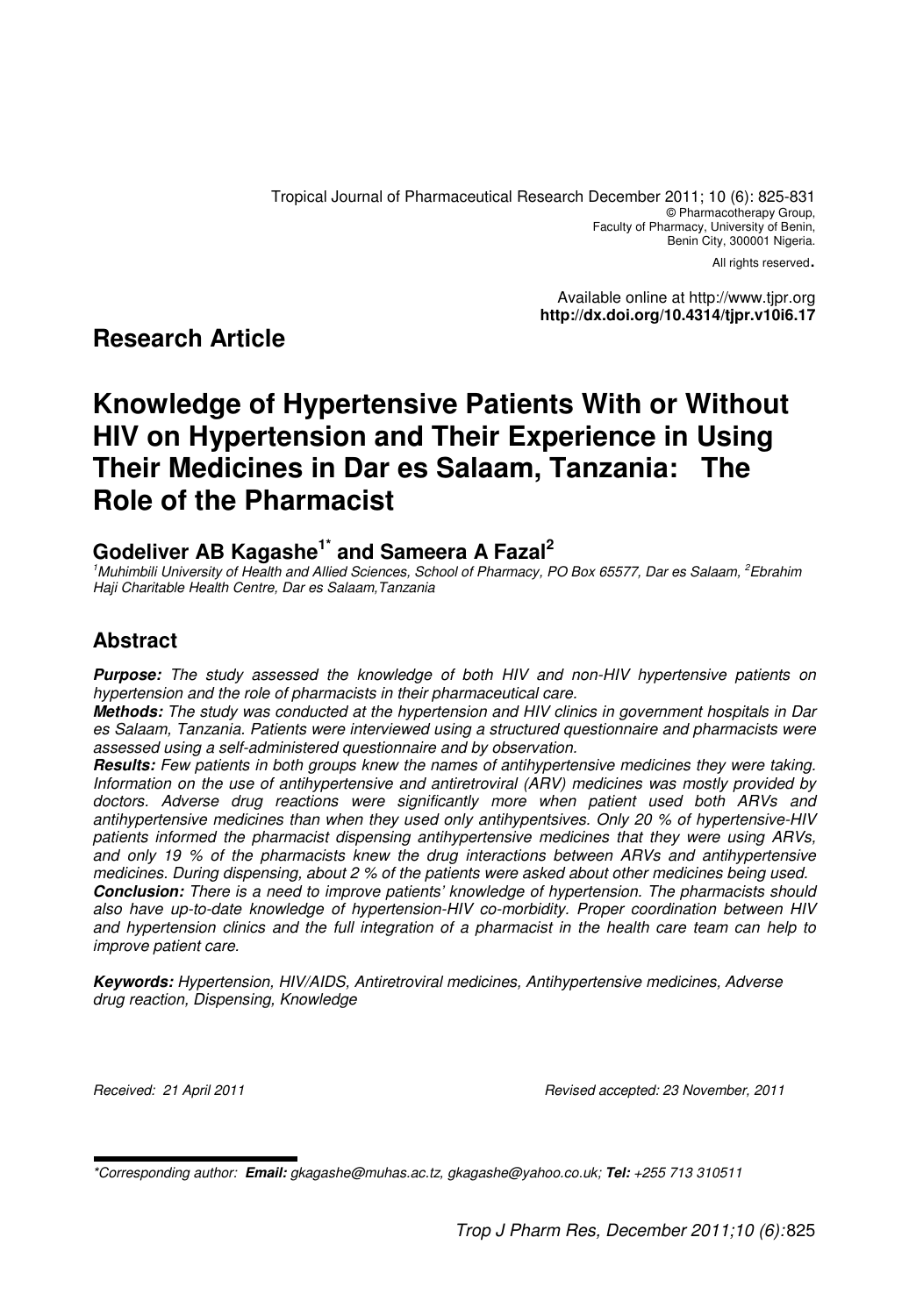# **INTRODUCTION**

Hypertension is one of the chronic diseases affecting people especially those living in urban areas. The prevalence of hypertension in the urban areas of Tanzania is about 30 % [1]. In the HIV-infected population, the prevalence of hypertension is around 13.1 % [2] while for those patients on highly active antiretroviral therapy (HAART), it is around 21 % [3]. The use of HAART for the treatment of HIV infection is associated with the development of cardiovascular risk factors, including hypertension, hyperlipidemia, diabetes mellitus, impaired glucose tolerance, and visceral fat deposition [2,4].

Patients who are both HIV-positive and hypertensive are likely to be receiving multiple drug therapy as a result of medical complications associated with the disease and therefore, need intervention by a pharmacist. It has been observed that in Tanzanian public health facilities, a pharmacist is not an integral part of the health care team [5]. Consequently, patients are deprived of useful information regarding their disease, medication and quality of life issues. The various complications which result from multiple drug therapy in these patients have not been determined. In addition, the level of involvement of the pharmacist in the management of these patients in Tanzania has not been assessed.

This study, therefore, focused on assessing the knowledge of hypertension among two groups of patients: hypertensive-only and hypertensive-HIV patients. The involvement of pharmacists in the counselling of these patients was also assessed. In addition, the study assessed problems which were encountered by both groups of patients in the course of using anti-hypertensive and ARV medicines alone or in combination. Pharmacists' knowledge of hypertension and cardiovascular effects due to ARV use were also assessed.

# **METHODS**

This was a cross-sectional descriptive study conducted at hypertension and HIV clinics at four government hospitals, as well as at community pharmacies in Dar-es-Salaam, Tanzania, for a period of three months from July to September 2007.

Convenience sampling method was used. Two hundred (200) hypertensive-only patients on anti-hypertensive medicines and 200 hypertensive-HIV patients on both ARVs and anti-hypertensive medicines attending the clinics who consented to participate in the study were recruited and interviewed using questionnaires. Children, pregnant women and those not using medications were excluded from the study. A total of 100 pharmacists who consented to participate in the study were also recruited and assessed using a self-administered questionnaire in both hospital and community pharmacies. One hundred (100) dispensing encounters at the HIV clinics were observed.

Ethical clearance was obtained from the Ethical Review Committee of Muhimbili University of Health and Allied Sciences.

### **Data analysis**

Statistical Package for Social Sciences (SPSS), version 11.5 for Windows, was used for data analysis. Frequences and percentages were determined and Chi square test was used to test for statistically significant differences

# **RESULTS**

The demographic characteristics of the patients are shown in Table 1. A majority of the hypertensive-only patients were in the age groups  $40 - 59$  (46.5 %) and  $60+$  (47.5 %) while a majority of hypertensive-HIV while a majority of hypertensive-HIV patients (61 %) were middle-aged (40  $-59$ years). The mean age for the hypertensiveonly patients was 57.8 years (range: 27 to 102 years) and for the hypertensive-HIV

Trop J Pharm Res, December 2011;10 (6): 826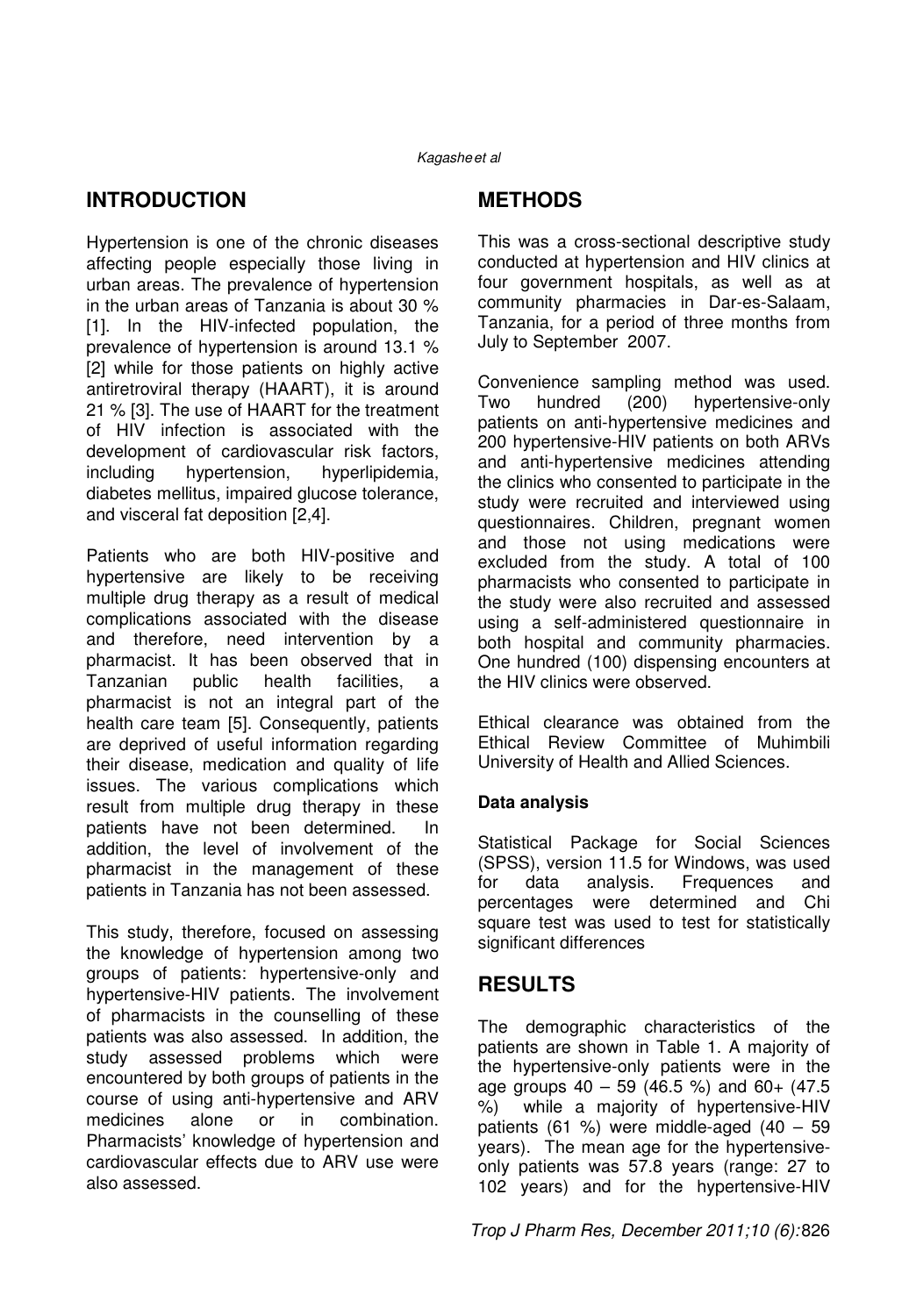| Variable               | Hypertensive-only patients |      | Hypertensive-HIV patients |     |
|------------------------|----------------------------|------|---------------------------|-----|
|                        | Frequency                  | (%)  | Frequency                 | (%) |
| Age group(yr)          |                            |      |                           |     |
| $<$ 40                 | 12                         | 6    | 52                        | 26  |
| 40-59                  | 93                         | 46.5 | 122                       | 61  |
| $60+$                  | 95                         | 47.5 | 26                        | 13  |
| <b>Sex</b>             |                            |      |                           |     |
| Male                   | 69                         | 35.5 | 62                        | 31  |
| Female                 | 131                        | 65.5 | 138                       | 69  |
| <b>Education level</b> |                            |      |                           |     |
| No formal              | 74                         | 37   | 44                        | 22  |
| Primary                | 98                         | 49   | 116                       | 58  |
| Secondary              | 21                         | 10.5 | 36                        | 18  |
| Post-secondary         | 7                          | 3.5  | 4                         | 2   |
| <b>Occupation</b>      |                            |      |                           |     |
| Employed               | 58                         | 29   | 84                        | 42  |
| Unemployed             | 142                        | 71   | 116                       | 58  |

#### **Table 1:** Social demographic characteristics of patients

**Table 2:** Knowledge of patients and source of information on hypertension

| Knowledge                                      | Hypertensive-only |      | Hypertensive-HIV         |      |
|------------------------------------------------|-------------------|------|--------------------------|------|
|                                                | Frequency         | %    | Frequency                | %    |
| Name of disease                                | 200               | 100  | 200                      | 100  |
| Symptoms of hypertension                       | 120               | 60   | 96                       | 48   |
| Consequences of untreated hypertension         | 81                | 40.5 | 58                       | 29   |
| Names of antihypertensive medicines being used | 48                | 24   | 26                       | 13   |
| Source of information on hypertension          |                   |      |                          |      |
| Peer                                           | 142               | 71   | 152                      | 76   |
| Media                                          | 13                | 6.5  | 45                       | 22.5 |
| Formal education                               |                   | 0.5  | $\overline{\phantom{0}}$ |      |

patients, it was 47.1 years (range: 21 to 80 years). The male/female ratio was low in each group with females being twice as many as males. This finding was comparable in both groups. A majority in each of the patient groups had primary level education; more than a half of the subjects in both groups (71% and 58%) were unemployed.

Table 2 shows the results of the knowledge of patients about their disease conditions and the source of information. Only a few of the hypertensive patients in both groups knew the names of anti-hypertensive medicines they were using. The biggest source of information on hypertension was from peer groups. The level of knowledge of the symptoms of hypertension was significantly higher in the hypertensive-only group (60 %) than the hypertensive-HIV group (48 %) (Chi square =  $5.79$ ;  $p < 0.05$ ; df = 1). Of the two groups, hypertensive-only (40.5 %) and hypertensive-HIV (29 %) patients were not aware of the consequences of uncontrolled/ untreated hypertension. Both groups reported that they were informed about the types of lifestyle modification required in their present disease conditions. The most prevalent reported lifestyle changes were low salt intake, exercise, a diet rich in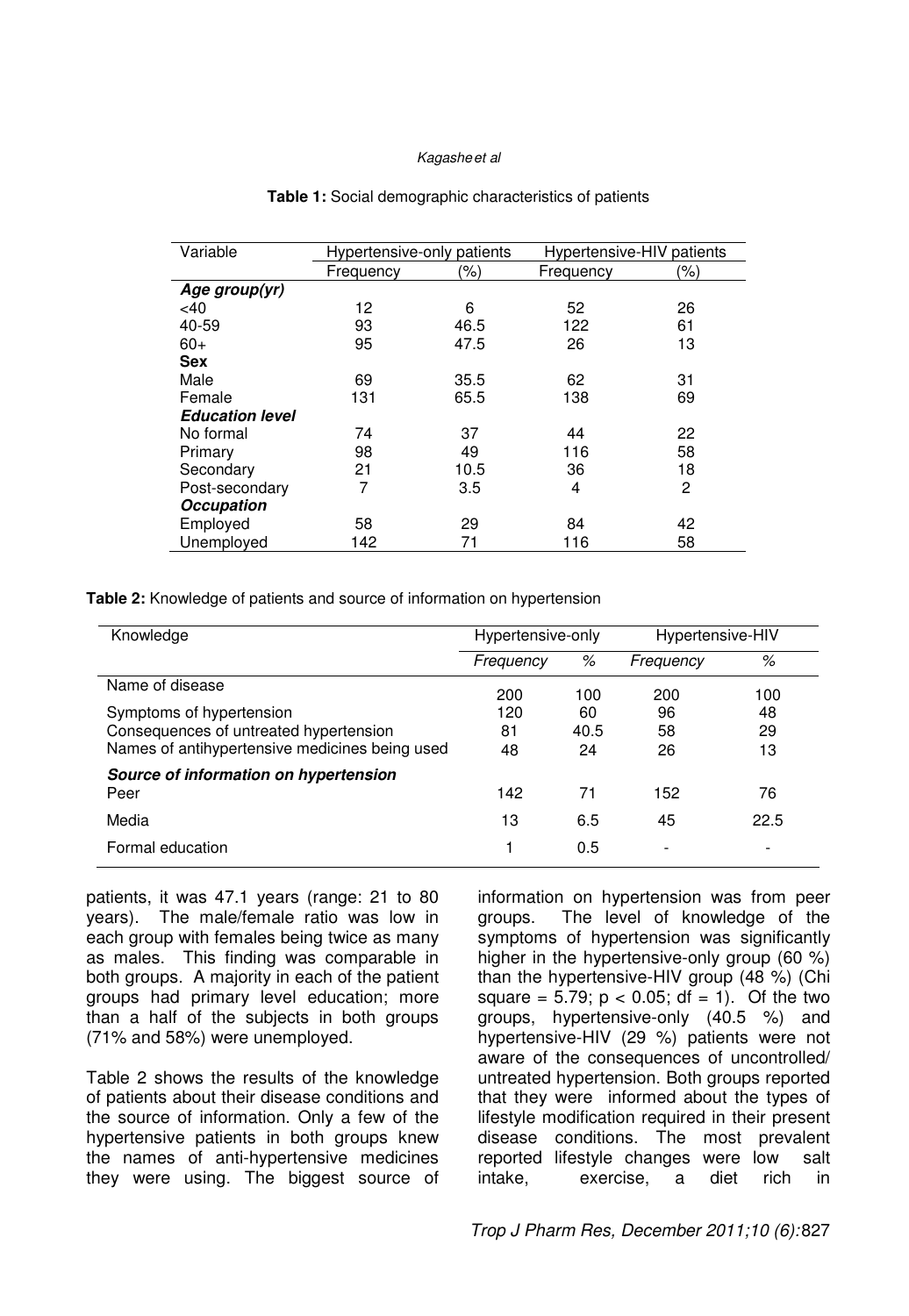| Type of information                       | Person giving information (%) |       |            |  |
|-------------------------------------------|-------------------------------|-------|------------|--|
|                                           | Doctor                        | Nurse | Pharmacist |  |
| Symptoms of hypertension                  | 24.5                          | 0.5   | 0          |  |
| Life style changes                        | 62.5                          | 5     |            |  |
| Use of ARV drugs                          | 44.5                          | 47.5  | 23         |  |
| Use of antihypertensive drugs             | 94                            | 3     | 2.5        |  |
| Consequences of untreated<br>hypertension | 8.5                           | 0.5   | 0.5        |  |
| Caution on side effects of ARVs           |                               |       |            |  |
| and antihypertensive medicines            | 37.5                          | 52.5  | 16         |  |

**Table 3:** Involvement of health workers in counseling of hypentensive and HIV patients

fruits and vegetables, low alcohol and no smoking.

As Table 3 shows, doctors were a more frequent source of information on hypertension and ARVs than pharmacist

#### **Information to the dispenser by the patient regarding ARV use**

Only 20 % of the hypertensive-HIV patients informed the dispenser at the hypertension clinic that they were using ARVs as well. On the other hand, 36 % of the hypertensive-HIV patients informed the dispenser at the HIV clinic that they were using anti-hypertensive medicines.

#### **Adverse drug reactions (ADRs) faced by both patient groups**

The number of hypertensive-HIV patients who developed hypertension before HIV and were on anti-hypertensive medicines prior to being placed on ARVs was 104 (52 %) while those who developed hypertension after knowing their HIV status and were on ARVs prior to being placed on anti-hypertensive medicines were 96 (48 %).

Some of the hypertensive-HIV patients (22%) reported that they experienced ADRs while using anti-hypertensive medicines alone prior to being placed on ARVs. However, when these patients began to use ARVs in combination with the anti-hypertensive medicines, ADRs increased significantly (84.6 %; Chi-square = 81.833;  $p < 0.05$ ; df =1). Likewise, a majority of the hypertensive-HIV patients who were on ARVs alone (82.3 %) experienced ADRs. However, these ADRs were significantly higher (92.7 %) when they used a combination of ARVs and anti-hypertensive medicines (Chi-square = 4.766;  $p < 0.05$ ; df = 1).

Fatigue (Chi square = 6.1523;  $p < 0.05$ ; df = 1)) and headache (Chi square =  $4.246$ ;  $p <$  $0.05$ ; df = 1) were more common in the hypertensive-HIV group than in the hypertensive-only group. In those patients who were using anti-hypertensive medicines prior to being placed on ARVs, fatigue and GIT disturbances were less frequently but when used in combination with ARVs, these ADRs were more frequent (fatigue, Chisquare = 19.82;  $p < 0.05$ ; df = 1; and GIT disturbances, Chi-square = 57.86;  $p < 0.05$ ;  $df = 1$ ). However, in patients who were using ARVs prior to taking anti-hypertensive medicines, fatigue and drowsiness were less frequently reported but when used in combination with the anti-hypertensive medicines these ADRs were occurred more frequently (fatigue, Chi-square = 118.77;  $p <$ 0.05; df  $=1$ ; and drowsiness, Chi-square  $=$ 45.59;  $p < 0.05$ ; df = 1).

Drowsiness (Chi-square = 6.25;  $p < 0.05$ ; df = 1), rash (Chi-square = 6.79;  $p < 0.05$ ; df = 1) and nightmares (Chi-square = 10.13;  $p \le$ 0.05;  $df = 1$ ) occurred significantly more in

Trop J Pharm Res, December 2011;10 (6): 828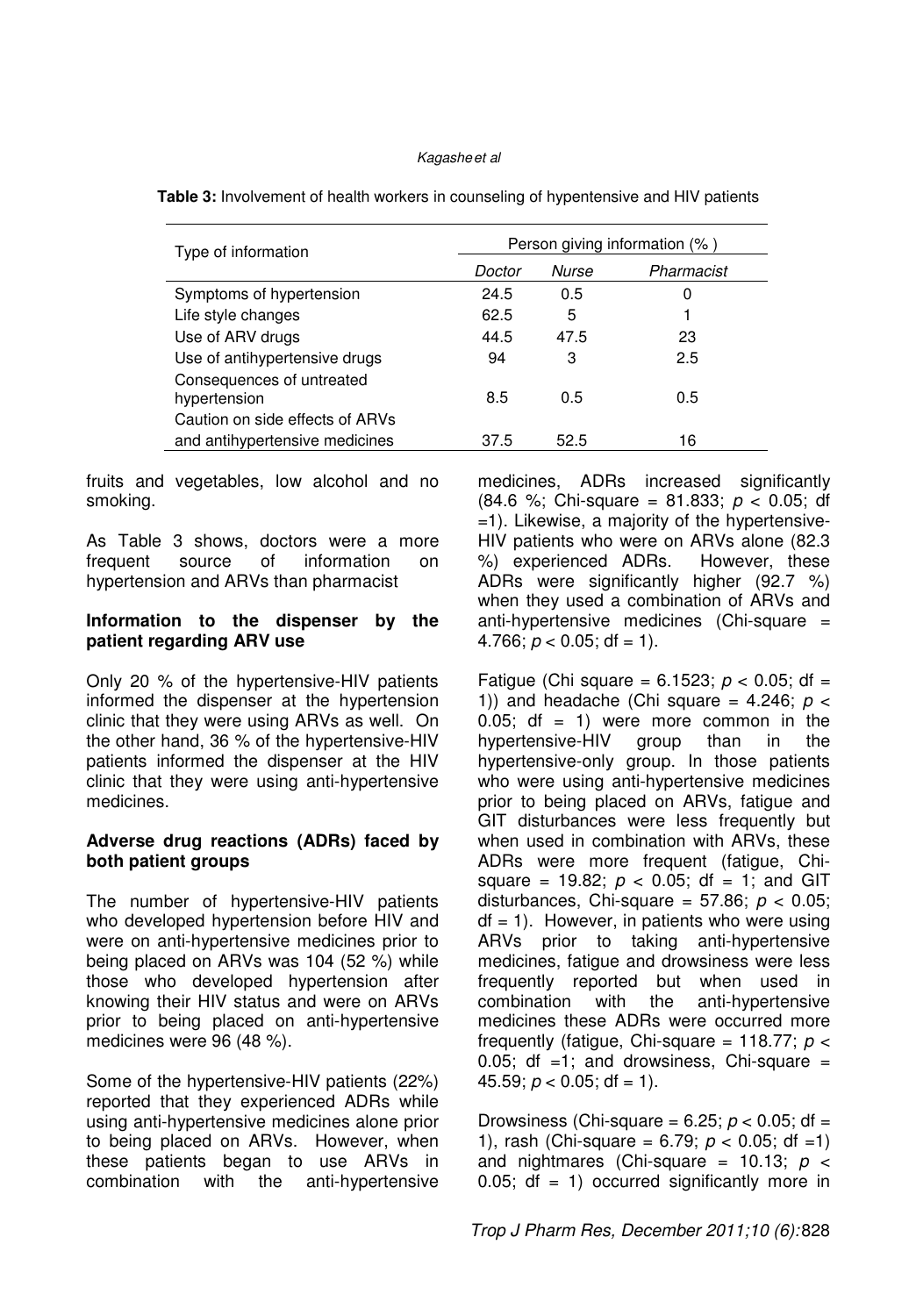hypertensive-HIV patients who were on ARVs alone prior to being placed on antihypertensive medicines than in those who were on anti-hypertensive medicines alone prior to being placed on ARVs.

### **Pharmacists' knowledge of hypertension and anti-hypertensive agents**

Table 4 presents data on pharnacists' knowledge of hypentension. Only 15 % of pharmacists could clearly define hypertension. Their knowledge on different antihypertensive medicines is shown in Table 4.

| Table 4: Knowledge of pharmacists on |  |
|--------------------------------------|--|
| hypertension                         |  |

| Knowledge item                                                               | %   |
|------------------------------------------------------------------------------|-----|
| Definition of hypertension                                                   | 15  |
| Goals of treatment of hypertension                                           | 95  |
| Types of hypertension                                                        | 9   |
| Causes of secondary hypertension                                             | 67  |
| Signs and symptoms of hypertension                                           | 98  |
| Complications of untreated hypertension                                      | 98  |
| Risk factors of hypertension                                                 | 90  |
| Type of lifestyle modification                                               | 100 |
| Drugs which induce hypertension                                              | 73  |
| Types of anti-hypertensive medicines                                         |     |
| contraindicated in:                                                          |     |
| Diabetes                                                                     | 59  |
| Asthma                                                                       | 75  |
| Heart failure                                                                | 10  |
| Antihypertensive drug of choice in heart<br>failure and diabetes             | 13  |
| Drug interaction between antihyperten-<br>sive medicines and other medicines | 35  |
| HIV associated Hypertensive problems<br>due to ARVs                          | 10  |
| Drug- drug interaction between the<br>ARVs and anti-hypertensive medicines   | 19  |

#### **Patient counseling**

Of the 100 patients observed during the drug dispensing process, no patient was counseled on drug-drug interactions while only 2 % were asked if they were using other types of medications. Figure 1.



**Figure 1:** Counseling of hypertensive-HIV patients on the use of ARVs by pharmacists (A= Name and description of the medication; B= Instructions on the use of medications; C=Frequency and duration of therapy; D=Food drug interaction; E=Asked about other medicines being used; F=Precaution on common side effects; G= Drug-drug interactions; H= What to do if the dose is missed)

### **DISCUSSION**

The results obtained indicate that both groups of patients were not knowledgeable about specific factors related to hypertension such as symptoms of hypertension, consequences of uncontrolled hypertension, names of anti-hypertensive medicines they are using, and specifically their own level of blood pressure control. Lack of knowledge of hypertension can result in uncotrolled blood pressure. Studies have shown that about 50 – 75 % of patients being treated for hypertension do not have adequate control of their blood pressure due to lack of knowledge of hypertension [6-9].

The median duration of hypertension for the hypertensive-only group was 6 years and for the hypertensive-HIV group was 2 years, suggesting that though these patients have had this condition for a fair long time, their knowledge of the disease was inadequate. The level of knowledge of symptoms of hypertension was significantly higher in the hypertensive-only group and this could be due to the counseling being carried out in the hypertension clinic whereby focus is on hypertension only while in the HIV clinic, counseling emphasis is on HIV only. Thus,

Trop J Pharm Res, December 2011;10 (6): 829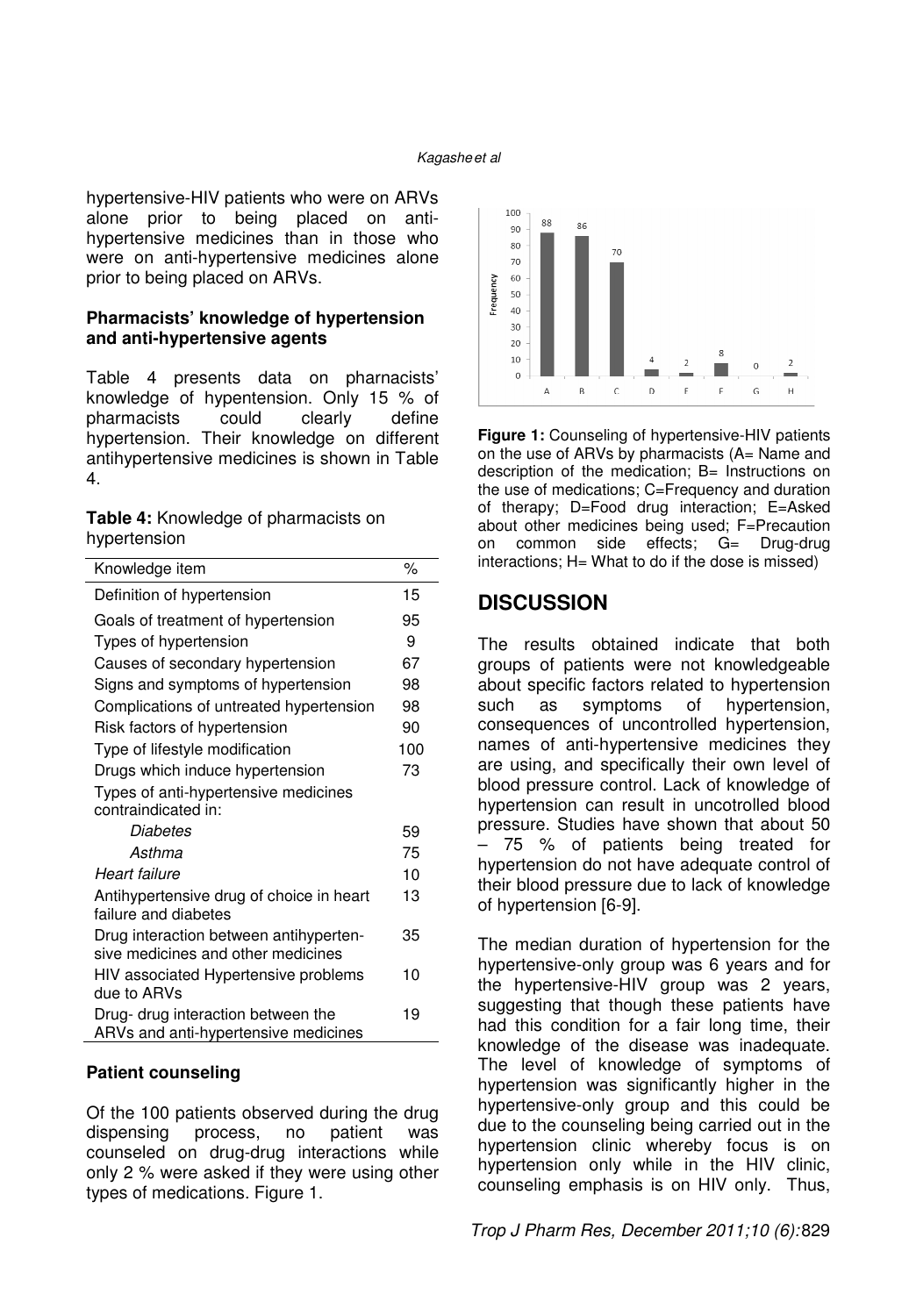the hypertensive-HIV patient might tend to attach more importance to HIV than hypertension.

Both groups of patients did not know the names and strength of the anti-hypertensive medicines they were using. Thus, if they experienced any adverse drug reaction or any other problems they would not be able to report which drug caused it. Moreover, they would not be able to inform the doctor or pharmacist which medicines they were using. Not knowing the consequences of uncontrolled hypertension can lead to patients not adhering to their medications thus leading to uncontrolled hypertension, leading eventually stroke, end organ damage (such as renal failure), heart failure or myocardial infarction, and blindness. A previous study has shown that patients who were aware that elevated blood pressure levels leads to reduction in life expectancy had a greater compliance level with medication use and follow up visits than patients without this awareness [10].

In this study 22.1 % of the hypertensive-HIV and 23 % of the hypertensive-only patients developed at least one ADR when they were on anti-hypertensive medicines alone. This rate is higher than the 15.3 % previously reported in a similar study conducted in Denmark [11] but similar to the one reported by Gholami 2008 in Tehran [12].This difference may be due to differences in the populations studied, types and number of drugs used by the patients, the definition used for ADR and susceptibility of patients to adverse reactions induced by antihypertensive medicines.

Hypertension and HIV are both chronic diseases and therefore, the use of medicines is life-long. In this study, ADRs were significantly more frequent when a combination of ARVs and anti-hypertensive medicines were used than when either of these medicines was used. Studies have shown that antihypertensive medicines, when

used together with ARVs, tend to increase the side-effects of the latter [4].

The type of ADRs experienced when antihypertensive medicines were used alone in the hypertensive-HIV patients were almost similar to that experienced by the hypertensive-only patients. Fatigue and headache occurred more frequently in<br>hypertensive-HIV patients than in hypertensive-HIV patients than in hypertensive-only patients. This could be due to the combined effect of the two medication types as both HIV and antihypertensive medicines cause fatigue and headache. The incidence of drowsiness was higher after hypertensive-HIV patients were placed on anti-hypertensive medicines than when they were using ARVs alone. Drowsiness is often associated with the use of anti-hypertensive medicines.

Pharmacists in Dar es Salaam were not very knowledgeable on HIV and hypertension. A majority of the pharmacists (90 %) were not aware of any HIV-related hypertensive problems. Furthermore, a majority (81 %) of them also did not have any knowledge of interactions between ARVs and antihypertensive agents. This situation is different from those of other countries where pharmacists have co-managed with doctors hypertensive patients well [13].

The patient's last stop is usually the pharmacy where the pharmacist dispenses the medicines and advises patients on their use. Thus, it is important that pharmacists have up to date knowledge so that they can assist in patient education, which can assist HIV patients to minimize problems such as drug-drug interactions, non-adherence to medications and adverse drug reactions. In this study, it both groups of patients that patient education regarding their disease conditions and medication was mostly provided by doctors and nurses. The pharmacist was practically not involved in patient education in this regard. This is likely due to the fact that in Tanzania, hypertension clinics usually do not engage pharmacists. In